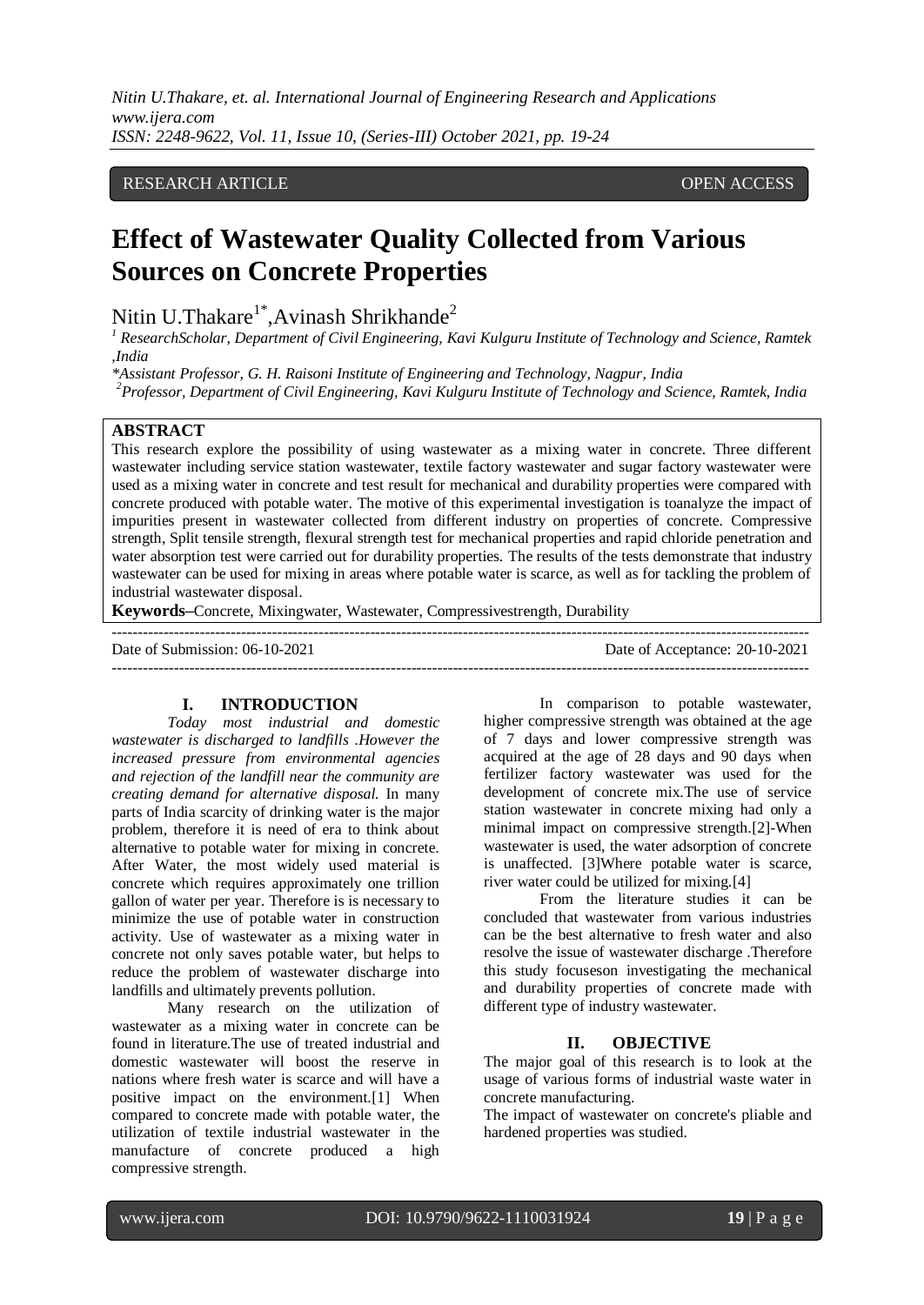It's crucial to examine the performance of concrete created using tap water and wastewater of various types.

This research will aid in lowering the amount of fresh water used in the manufacture of concrete.

## **III. EXPERIMENTAL STUDY 3.1 Material**

Cement - Cement is a prominent binding agent in concrete. The ordinary Portland cement of 53 grade collected from local shop was used for the preparation of concrete. Cement was tested for physical characteristics given in table 1

| Physical properties of OPC employed in this study |           |  |  |  |  |
|---------------------------------------------------|-----------|--|--|--|--|
| Property                                          | Value     |  |  |  |  |
| Specific gravity                                  | 3.05      |  |  |  |  |
| <b>Fineness</b>                                   | 6 %       |  |  |  |  |
| Initial Setting time                              | 190 min.  |  |  |  |  |
| Final Setting time                                | 485 min.  |  |  |  |  |
| Compressive strength                              | 52.23 Mpa |  |  |  |  |
| At 28 days                                        |           |  |  |  |  |

**Table 1**

**Fine Aggregate**- Aggregates are commonly used as a filler material in concrete to increase its strength. Natural river sand ( Kanhan River ) of size below 4.75 confirming to zone II of IS 383-1970 was used as fine aggregate.

**Table 2** Physical properties of Fine Aggregate employed in this study Property Unit Value Specific gravity  $\vert -\vert$  2.63 Fineness Modulus 2.65 Water Absorption  $\frac{1}{2}$  2.21 **Bulk Density**  $kN/m^3$ 18.12

**Coarse Aggregate** - Coarse aggregate was also tested for various properties given in table 3

Maximum size mm 1.75

| Physical properties of Coarse Aggregate employed in this study |      |       |  |  |  |
|----------------------------------------------------------------|------|-------|--|--|--|
| Property                                                       | Unit | Value |  |  |  |
| Specific gravity                                               |      | 2.75  |  |  |  |
| <b>Fineness Modulus</b>                                        |      | --    |  |  |  |
| Water Absorption                                               | $\%$ | .90   |  |  |  |
| Maximum size                                                   | mm   | 20    |  |  |  |

**Table 3**

**Mixing Water** - Three different types of wastewater as a mixing water used in this experimental study. Wastewater collected from service station wastewater, textile factory wastewater and sugar factory wastewater were used as a mixing water in

the production of concrete. All types of industrial wastewater were tested for the various parameter at Water Quality Lab, Hydrology Project Division, Jal Vidyan Bhavan ,Nagpur.Test result for various parameter are given in table 4

| Physical and Chemical properties of potable and wastewater used in this study |               |                 |                 |               |  |
|-------------------------------------------------------------------------------|---------------|-----------------|-----------------|---------------|--|
| Parameter                                                                     | Potable water | Service station | Textile factory | Sugar factory |  |
| pH                                                                            |               |                 |                 | 7.35          |  |
| Dissolved solids                                                              | 510           | 497             | 397             | 3890          |  |
| Hardness (mg/l)                                                               | 350           | 372             | 341             | 2132          |  |
| Alkalinity $(mg/l)$                                                           | 95            | 84              | 49              | 127           |  |
| Fluoride $(mg/l)$                                                             | 0.76          | 0.15            | 0.74            | 0.47          |  |
| Chloride (mg/l)                                                               | 38            | 254             | 68              | 843           |  |
| Sulphate $(mg/l)$                                                             | 7.6           | 119             | 105             | 216           |  |

**Table 4**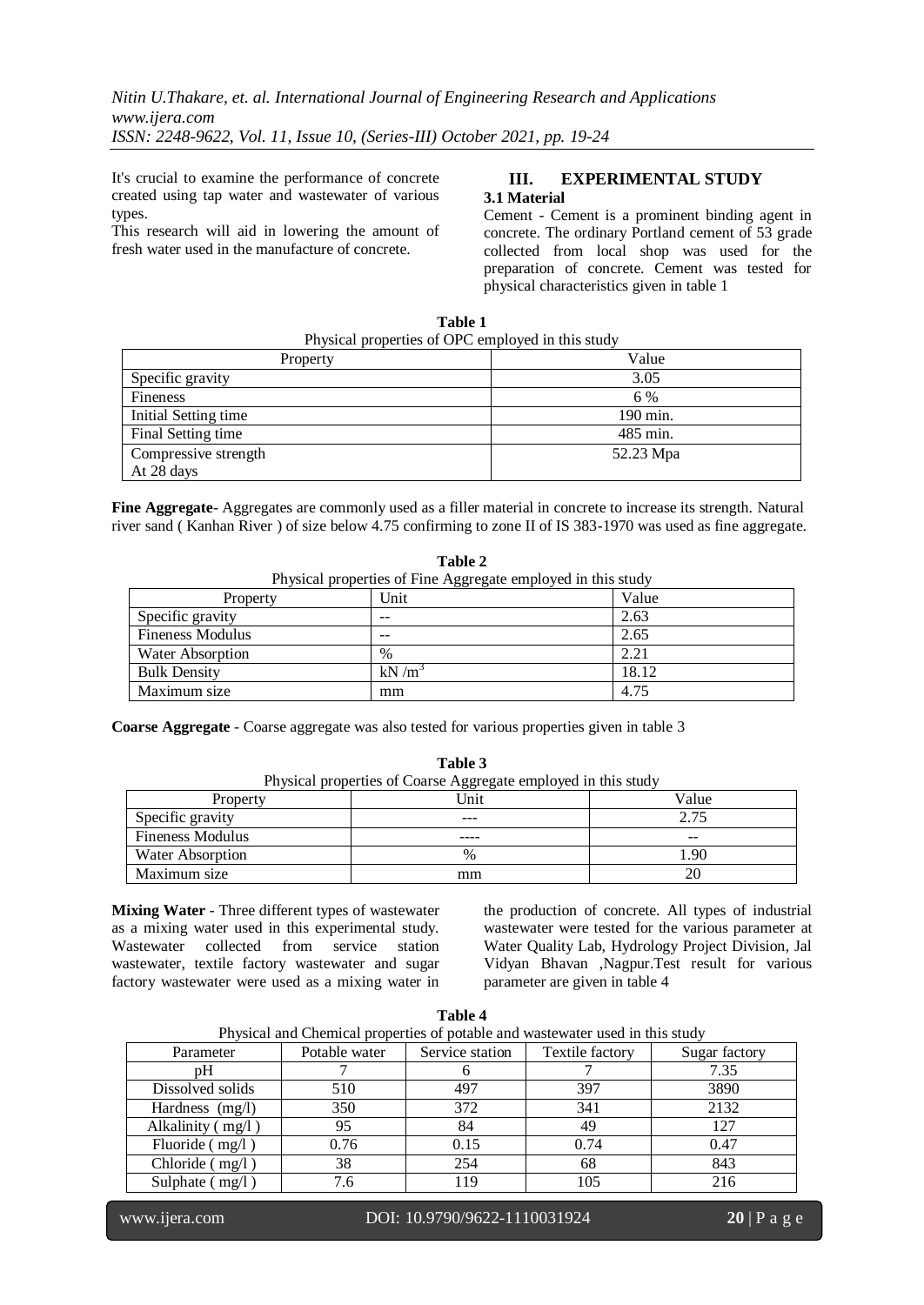#### **3.2 Mixing and Casting**

**4.1 Mechanical Properties**

For concrete preparation, the M30 mix design proportion was employed, and the water cement ratio was kept constant at 0.50 for all mixes. The concrete elements were weighted according to proportion and then mixed in a concrete mixture. For the concrete mixing, a mechanical mixture was used. The whole time spent mixing was ten minutes. Water was added in two stages throughout the mixing process to ensure a homogeneous mixture. Four concrete mixes were made, one with potable water the other with each type of wastewater.Thirtysix cubes measuring 150 x 150 x 150 mm were made for compression testing, and twenty-four cylinders measuring 150 mm in diameter and 300 mm in height were made for split tensile strength testing. Twelve cubes were also castes for the rapid chloride penetration test, and twenty four specimens were castes for the water absorption test.All specimens were kept for curing in normal water for different age periods.



**IV. RESULT AND DISCUSSION**

**Fig.1 Compressive strength Test for 7, 14 and 90 days using compression Testing Machine.**

The most important mechanical attribute of hardened concrete is its compressive strength. According to IS 516, this property was measured at 7, 28, and 90 days foreach of three concrete mixes. Graphs shows the compressive strength of concrete developed using different types of industrial wastewater. For each age group, three specimens

were crushed from all of the concrete mixes, and the results obtained were compared to the compressive strength of concrete made using drinkable water.Concrete built with textile industry wastewater had the highest compressive strength, while concrete made with service station wastewater had the lowest compressive strength.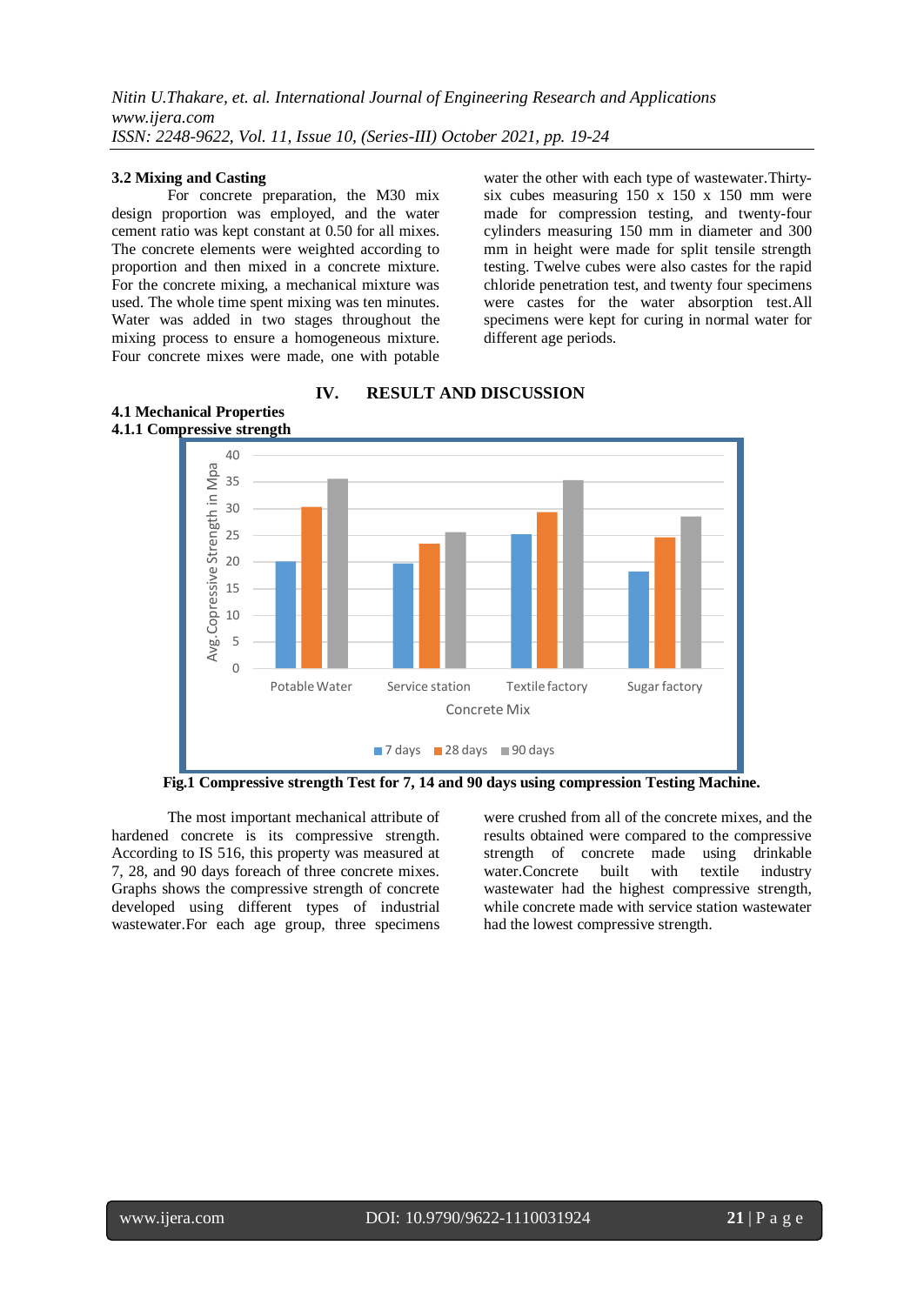*Nitin U.Thakare, et. al. International Journal of Engineering Research and Applications www.ijera.com ISSN: 2248-9622, Vol. 11, Issue 10, (Series-III) October 2021, pp. 19-24*



## **4.1.2 Spilt Tensile strength**

**Fig.2 Split Tensile strength Test for all concrete mixes ate age of 28 and 90 days.**

The graph depicts the split tensile strength of concrete made using various wastewater. The test results suggest that the textile industry wastewater mix has the highest split tensile strength, whereas the sugar factory wastewater mix has the lowest.

#### **4.2 Durability Test**

#### **4.2.1 Rapid Chloride Penetration Test**

| <b>Wastewater Type</b> | <b>Charge Passed</b> | <b>Chloride Ion Permeability</b> |  |  |
|------------------------|----------------------|----------------------------------|--|--|
|                        | Coulomb)             |                                  |  |  |
| <b>Service Station</b> | 3815                 | <b>Moderate</b>                  |  |  |
| <b>Textile Factory</b> | 3614                 | <b>Moderate</b>                  |  |  |
| <b>Sugar Factory</b>   | 2345                 | <b>Moderate</b>                  |  |  |

# **Table 5 Rapid Chloride Penetration Test for all concrete mixes.**

The depth to which chloride ions from the environment or mixing water permeate the concrete is referred to as chloride penetration.This can cause corrosion in RCC constructions, hence studying chloride permeability is an important factor to consider when considering concrete durability. The RCPT involves measuring the amount of electrical current that goes through a sample that is 50 mm thick and 100 mm in diameter over the course of six hours .This sample is usually sliced as a core or cylinder slice. Throughout the test, a voltage of 60V DC is maintained across the ends of the sample.The obtained results show that chloride permeability is moderate for all concrete mixes made with various wastewater.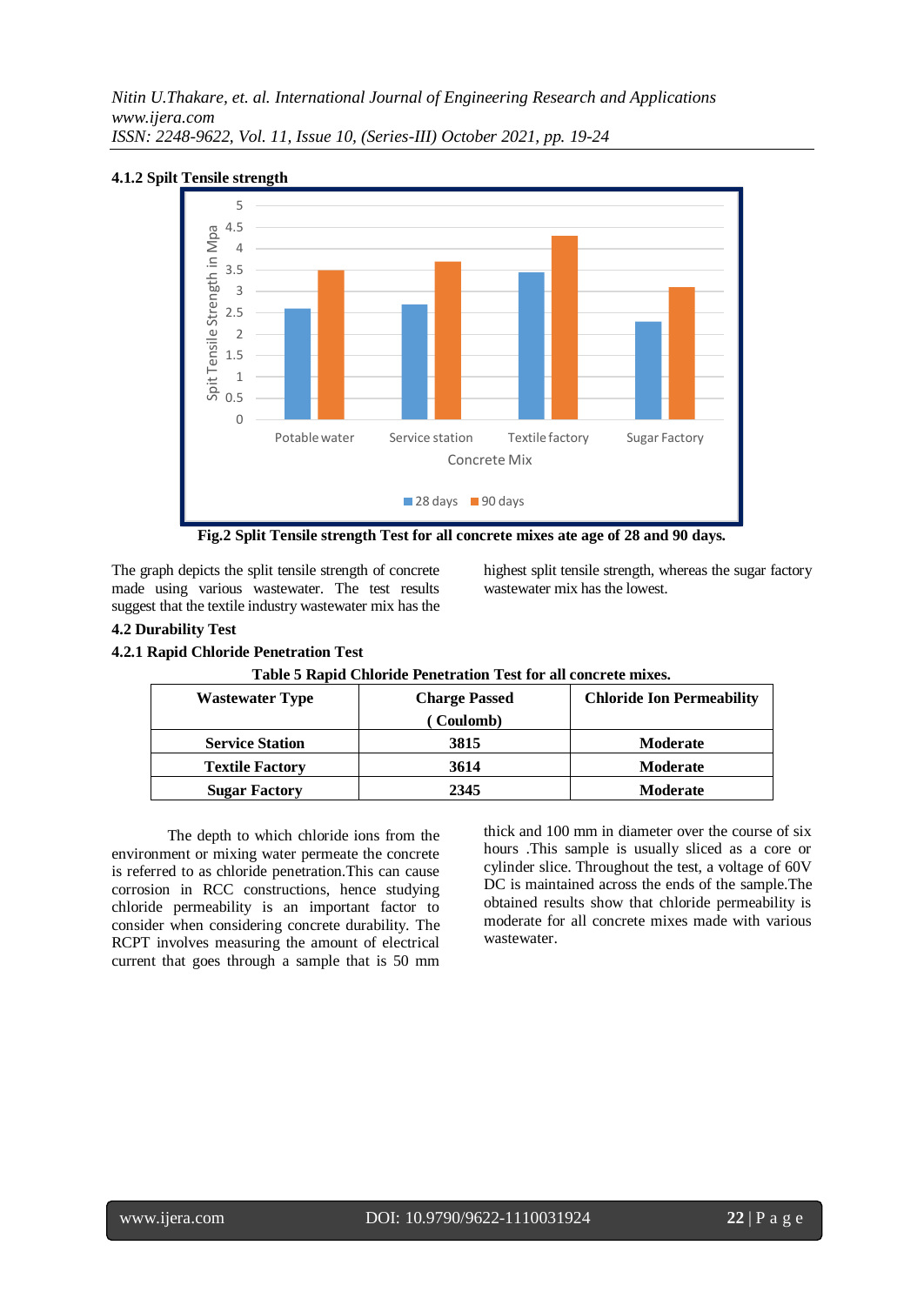

# **4.2.2 Water Permeability Test**



Water permeability is one of the hardened concrete's durability parameters.

High water permeability causes reinforcement to corrode and impurities to permeate the concrete through water, reacting with the ingredients and changing the properties of the concrete.Water absorption for all concrete mixes is shown in Fig.6. The comparatively high water absorption observed for all concrete mixes. Textile factory wastewater mix had lower water absorption than potable water, but service station wastewater mix had higher water absorption.

#### **V. CONCLUSION**

The goal of this study was to look at the mechanical and durability features of concrete made from a variety of wastewater sources, including textile factory wastewater, service station wastewater, and sugar factory wastewater. The impact of the wastewater on compressive strength, split tensile strength, rapid chloride penetration test, and water absorption test was investigated. From the experimental results, the following important conclusions can be drawn:

1. The findings demonstrates that concrete created from textile industry wastewater has highest compressive strength and, split tensile strength at 90 days.

2. Specimens made with sugar industry effluent have a compressive strength lower than those made with tap water.

3. It has been discovered that excessive suspended particles in waste water cause calcium silicate hydrates, which have a direct impact on concrete strength.

4.Water absorption was lower in the textile industry wastewater mix than in potable water, but higher in the service station wastewater mix.

5.The results demonstrate that the chloride permeability of all concrete mixes prepared with varied wastewater is moderate.

#### **REFERENCES**

- [1]. Nabil M.A.Al-Joulani "Effect of Waste water Type on Concrete Properties". "International Journal of Applied Engineering Research". Volume 10 Number 19 (2015)
- [2]. Ali Raza,Syyed Adnan Raheel Shah " Performance evaluation of concrete developed using various types of wastewater :A step towards sustainability ".Construction and Building Materials"262 ( 2020)
- [3]. K.S.Jabri , A.H.AL-Saidy ,R.Taha and A.J.AL-Kemyani ."Effect of using waste water on properties of high strength concrete".Vol.-14 (2011) 370-376
- [4]. Cordelia Nnennaya Mama , Chidozie Charles Nnaji " Effect of Water Quality on Strength Properties of Concrete". "International Journal of Civil, Mechanical and Energy Science". Volume 5 Issue -2 (2019)
- [5]. G.Reddy Babu,N.Venkata Ramana."Feasibility of wastewater as mixing water in cement"Science Direct Material Today Proceeding 5 (2018) 1607-1614T
- [6]. K.J.Kucche, Dr.S.S.Jamdar, Dr.P.A.Sadgir."Quality of Water for Making